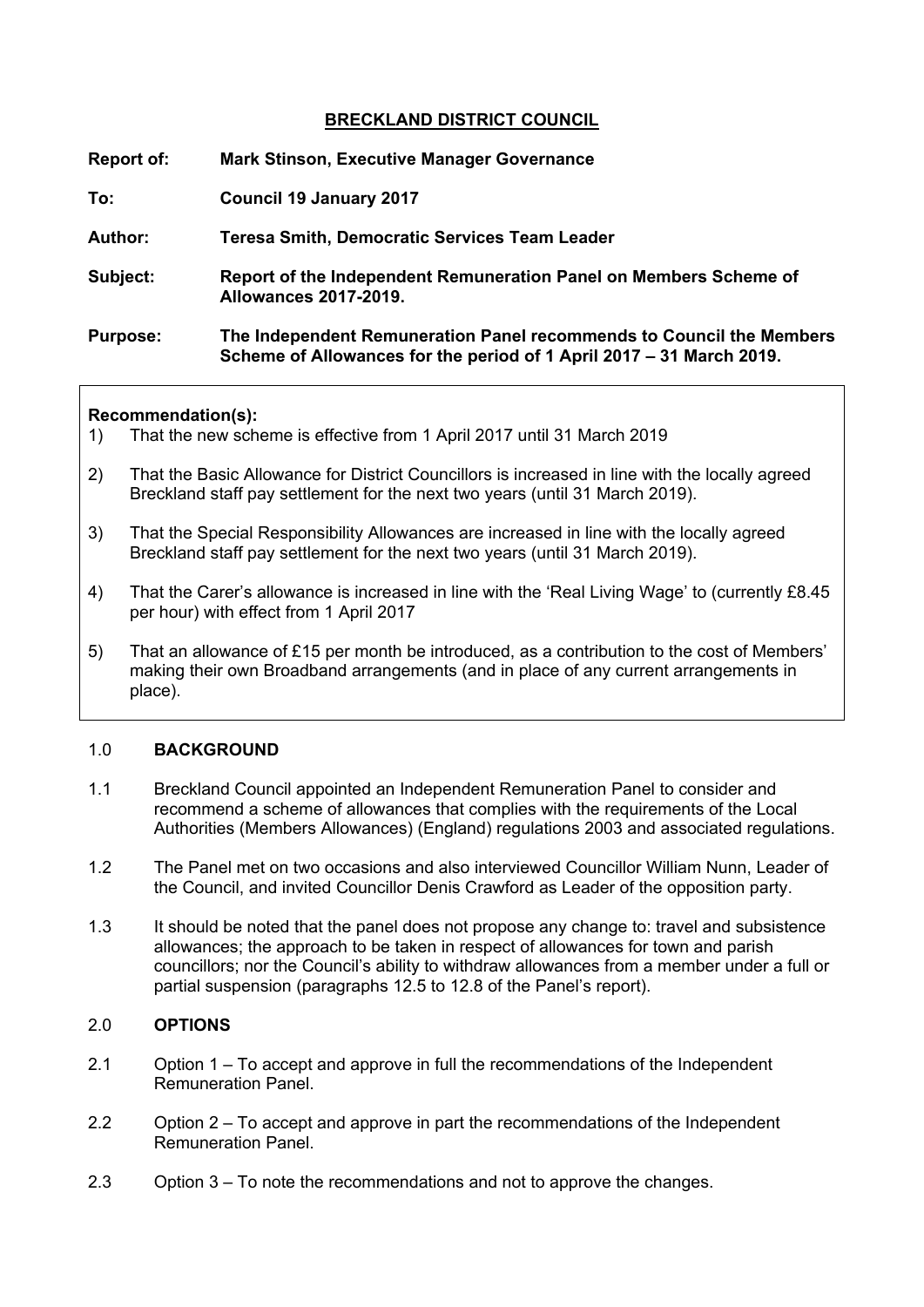## 3.0 **REASONS FOR RECOMMENDATION(S)**

- 3.1 During their meetings and deliberations, the Independent Remuneration Panel had been mindful of the financial restraints affecting the Council and the public sector as a whole. Despite these, the authority continues to perform very well, and the Remuneration Panel wished to congratulate the Council for maintaining the lowest Council Tax in the country whilst providing good levels of public satisfaction and local service provision in times of austerity.
- 3.2 Taking into account the comparators and the current economic situation, the Panel are minded to recommend the scheme for a two-year period.

## 4.0 **EXPECTED BENEFITS**

4.1 This report complies with the requirements of the Local Authorities (Members' Allowances) (England) Regulations 2003 and associated regulations.

# 5.0 **IMPLICATIONS**

## 5.1 **Carbon Footprint / Environmental Issues**

5.1.1 The scheme of Members Allowances makes provision for travel allowances for Members. There are no recommendations being made in this report in respect of these allowances.

## 5.2 **Constitution & Legal**

5.2.1 The duty to comply with the requirements of the Local Authorities (Members' Allowances) (England) Regulations 2003 and associated regulations. Approval of the Members Scheme of Allowances is a duty reserved to full Council. The Council must have due regard to the recommendations when setting members' allowances.

## **5.3 Financial**

5.3.1 Should the Council accept some or all of the recommendations of this report there will be an added increase to the budget for Members Allowances. There will also, however, be savings should the Council no longer provide broadband to any of its members directly, but instead give a broadband allowance.

## **5.4 Stakeholders / Consultation / Timescales**

5.4.1 The Independent Remuneration Panel have undertaken some consultation in considering their recommendations. If approved, the changes to remuneration will be effective from 1 April 2017.

## 6.0 **WARDS/COMMUNITIES AFFECTED**

- 6.1 N/A
- 7.0 **ACRONYMS**
- 7.1 N/A